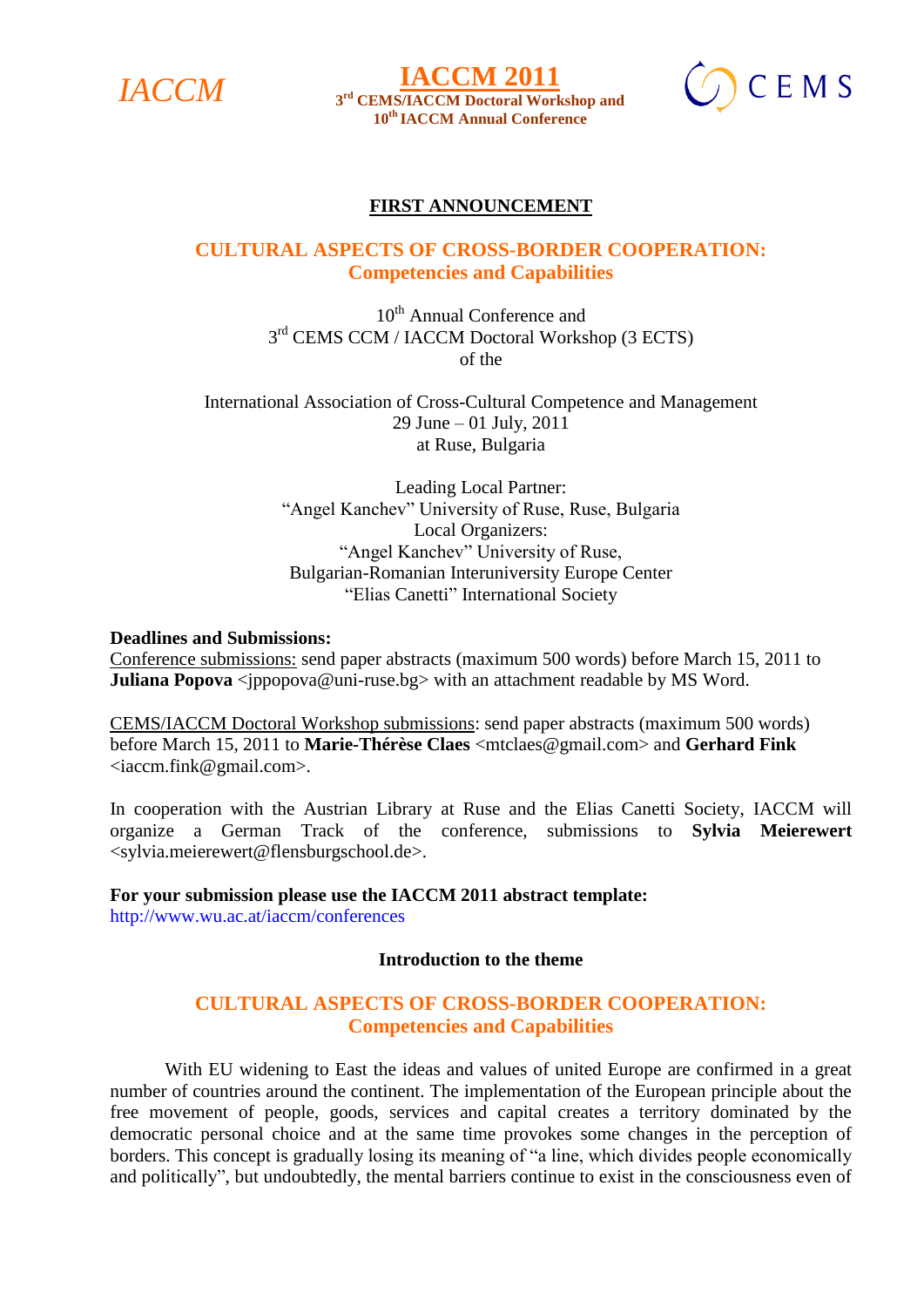the neighbouring nations and communities due to the cultural differences and difficulties in the intercultural dialogue.

The continued emphasis of national governments on sovereignty prevents international border regions from achieving such basic goals as infrastructure integration, harmonization of environmental policy, social and cultural exchange. At the same time, the globalising context and the intensification of the cross-border contacts on people-to-people level makes necessary the overcoming of the modern political framework based on states and boundaries.

These and other problems can be solved through focusing with scientific instruments on the nature, dimensions and outcomes of cross-border cooperation.

The exploration of the issues of cross-border cooperation can offer decisions in many aspects of the societal agenda but some of the most important dilemmas are "How to encourage the dialogue between neighbouring cultures", "How to overcome the existing stereotypes, prejudices and ethnocentric attitudes among neighbours" and "How to create common identities in the border regions".

The main objective of the  $10<sup>th</sup>$  Annual Conference of the International Association of Cross-Cultural Competence and Management is to discuss the questions mentioned above and to contribute to the theory and practice of cross-border cooperation.

#### **Conference topics**

The conference will not necessarily exclude papers that deal with the more standard subject matter of cross-cultural management, but preference will be given to contributions which address the themes below:

- culture and identity in border areas
- cultural aspects of the neighbourhood policy
- language policy in the border areas
- peculiarities of the cross-cultural dialogue in the border areas  $\bullet$
- components of multicultural capabilities in the border areas
- cross-cultural management of organizations in the border areas  $\bullet$
- cross-border European projects (case studies)
- cross-cultural conflict management
- cross-border integration in an enlarged EU
- $\bullet$ art and cross-border cooperation, e.g. Slubice + Frankfurt/Oder = Slubfurt.

IACCM explicitly encourages **young researchers** to submit papers.

Selected papers submitted to the conferences will be invited for publication in a special issue of the European Journal of Cross-Cultural Competence and Management (EJCCM) – http://www.inderscience.com/ejccm.

Renowned figures and scientists will be invited as **keynote speakers** in the Conference: High rank officials of Ministries for Foreign Affairs, embassies and government agencies, representatives of banks, corporations and organisations with interests in the **Danube region** and/or the **Black Sea region**.

Among others:

Prof. Dr. Penka **Angelova** – Bulgaria (University of Ruse/University of Veliko Tyrnovo, president of "Elias Canetti" International Society); confirmed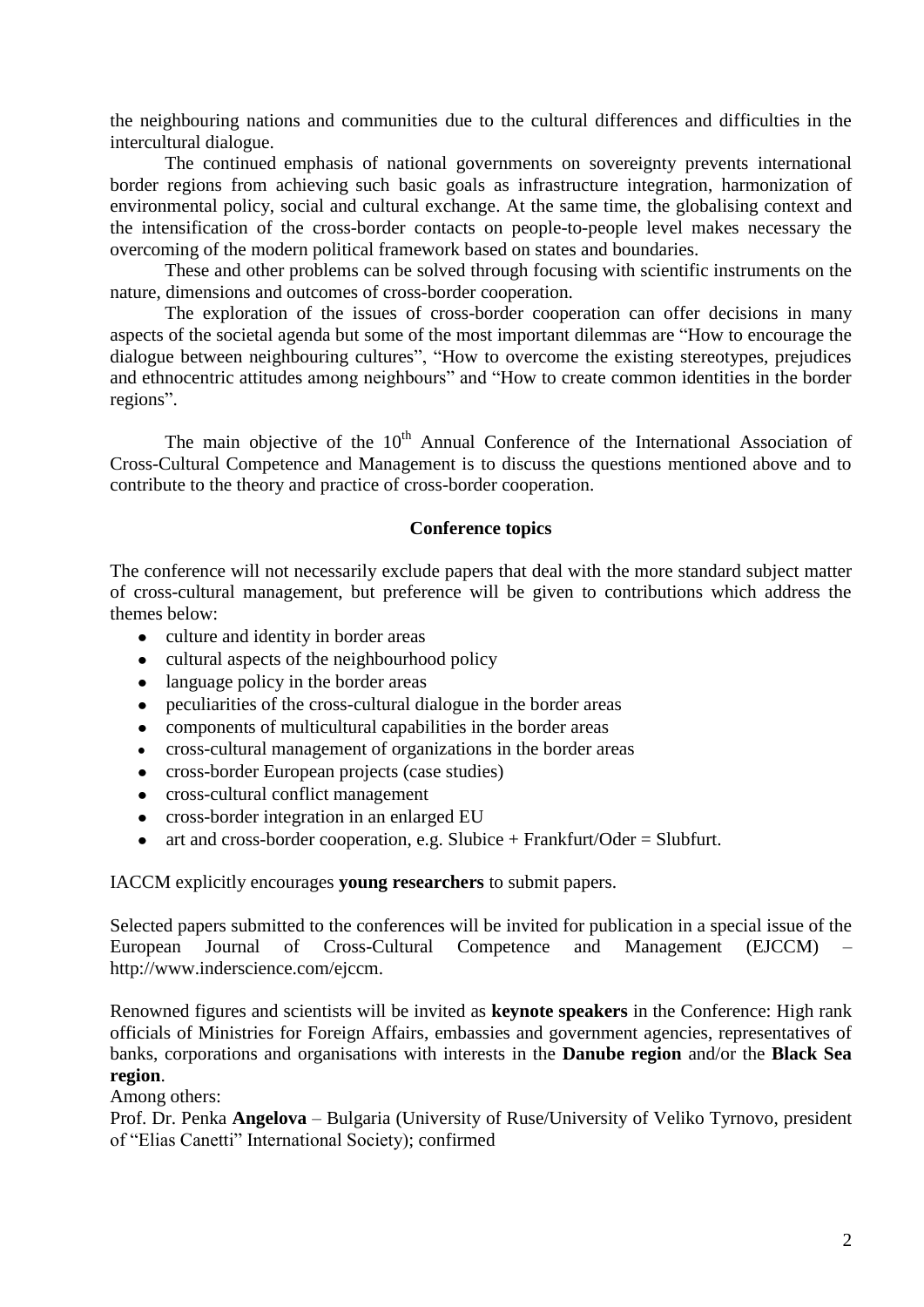Prof. Dr. Constantin **Apostol** – Romania (Director of BRIE-Giurgiu) and H.A.Prof. Dr. Mimi **Kornazheva** – Bulgaria (Director of BRIE-Ruse), confirmed

Dr. Erhard **Busek** – Austria (Doctor Honoris Causa of UR; IDM - Institute for the Danube Region and Central Europe: confirmed)

Dr. Gerhard **Duda** – Germany (Doctor Honoris Causa of UR; Hochschulrektorenkonferenz Deutschland)

Prof. Dr. Gerhard **Fink** – Austria (WU-Wien, IACCM vice president, confirmed)

Prof. Dr. Rainhart **Lang** – Germany (Chemnitz University of Technology)

Prof. Dr. Krzysztof **Wojciechowski** – Poland (Collegium Polonicum)

The University of Ruse has been chosen as a host of the Conference for a number of reasons:

- The town of Ruse is located at the Danube river in a border area:
- Good traditions and practices of cross-border cooperation in many social and economic spheres have been experienced by the two border towns, Ruse, Bulgaria and Giurgiu, Romania ;
- The first cross-border educational structure in Bulgaria and South-East Europe, the Bulgarian-Romanian Interuniversity Europe Center (BRIE), has been established and developed as a result of the collaboration between University of Ruse, Academy of Economic Studies-Bucharest and several German partner universities;
- The University of Ruse and its Romanian partners work very successfully on joint crossborder projects financed by European funds;
- The University of Ruse is one of the biggest and fast-developing Bulgarian universities with significant experience in the organization of international scientific conferences in a variety of areas. The University of Ruse is a member of the Association of European Universities as well as member of the Association of Danube Universities. In accordance with the principle of rotation next year the Rector of the University of Ruse will preside the Danube Rectors Conference;
- In October 2010 the University of Ruse awarded the German chancellor Ms. Angela Merkel the honorary title of Doctor Honoris Causa of the university.

As a host of the 10<sup>th</sup> Annual Conference of the International Association of Cross-Cultural Competence and Management University of Ruse will offer not only a modern technological base and hospitable academic environment but also infrastructural advantages (60 km distance to Airport Bucharest) and cultural and historical attractions.

# **Preliminary Conference Program**

**28.06** – arrival of and accommodation for the participants, Welcome party **29.06**

10:00 – address by or greetings from official guests (rector, mayor and others)

- 10:30 12:30 plenary session (presentations of keynote speakers)
- 12:30 14:00 lunch

14:00 – 15:30 – plenary session (presentations of keynote speakers)

- $15:30 16:00 \text{cofree break}$  (poster session)
- $16:00 17:00$  doctoral student working groups 1-3
- $17:00 18:00 -$  doctoral student working groups 4-6
- 18:00 19:00 IACCM members' convention
- 20:00 official dinner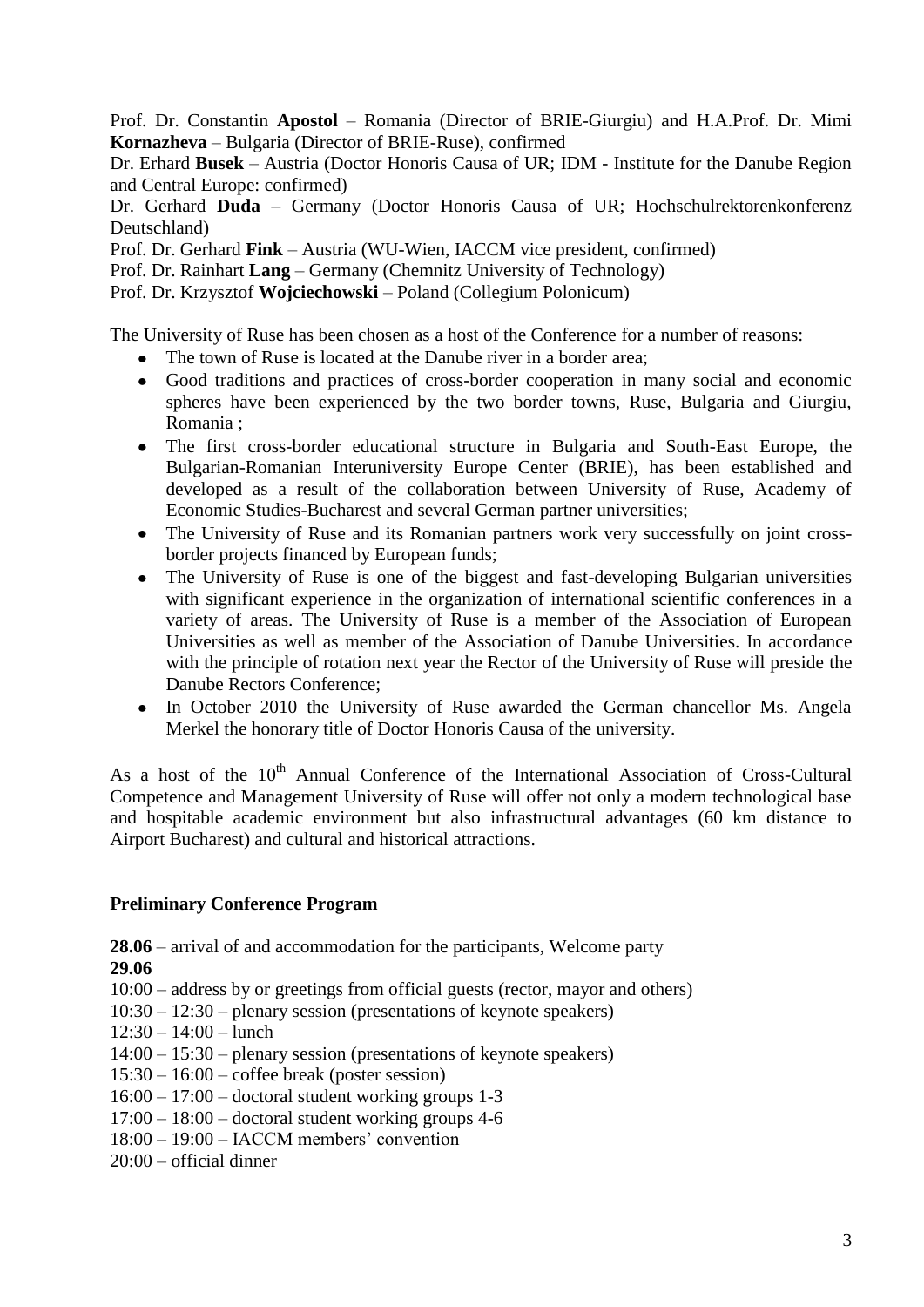# **30. 06**

- $09:30 11:00$  paper presentation
- $11:00 11:30 \text{cofree break}$
- $11:30 13:00$  paper presentation
- $13:00 14:30 -$ lunch
- $14:30 16:00$  paper presentation
- $16:00 16:30 \text{cofree break}$
- $16:30 18:00$  paper presentation
- 19:00 cultural event (concert or opera performance)
- 21:00 dinner

# **01.07**

10:00 – 13:00 – "Bridging differences through cross-border cooperation" - Round Table with participation of representatives of local authorities from Ruse and Giurgiu, NGOs, business, and others.

13:00 – 14:30 – Closing of the conference and cocktail

15:00 – 19:00 – Walk around Ruse and its surroundings

20:00 - dinner

**02.07** – excursion to Veliko Tyrovo or Varna.

# **Call for papers**

The 10<sup>th</sup> IACCM annual conference gives preference to contributions, which address issues related to the main theme of the conference: *CULTURAL ASPECTS OF CROSS-BORDER COOPERATION - Competencies and Capabilities.* Subject areas include

- culture and identity in border areas,
- cultural aspects of the neighbourhood policy,
- language policy in the border areas,
- peculiarities of the cross-cultural dialogue in the border areas,
- components of the multicultural ability in the border areas,
- cross-cultural management of organizations in the border areas,
- cross-border European projects (case studies),
- cross-cultural conflict management,
- $\bullet$ and other topics related to cross-border cooperation

The conference will not necessarily exclude papers that deal with the more standard subject matter of cross-cultural management.

In the framework of the 10th IACCM annual conference, the **CEMS Faculty Group on Cross-Cultural Management** will convene its **3rd CEMS/IACCM doctoral workshop**.

It aims at young researchers working on a PhD-thesis or a concrete research project who are interested in further developing their theses and projects and how to get their results published in international journals. The doctoral seminar is chaired by Professors Marie-Thérèse Claes, Jacob Eisenberg, and Gerhard Fink. Other CEMS professors will attend the conference, discuss student submissions, and/or deliver keynote speeches and/or regular papers.

Experienced scholars and journal editors will provide their view of major theoretical and methodological cornerstones of the field and facilitate the discussion of participants' doctoral or publication projects. For fully participating in the workshop, 3 ECTS credit points can be awarded.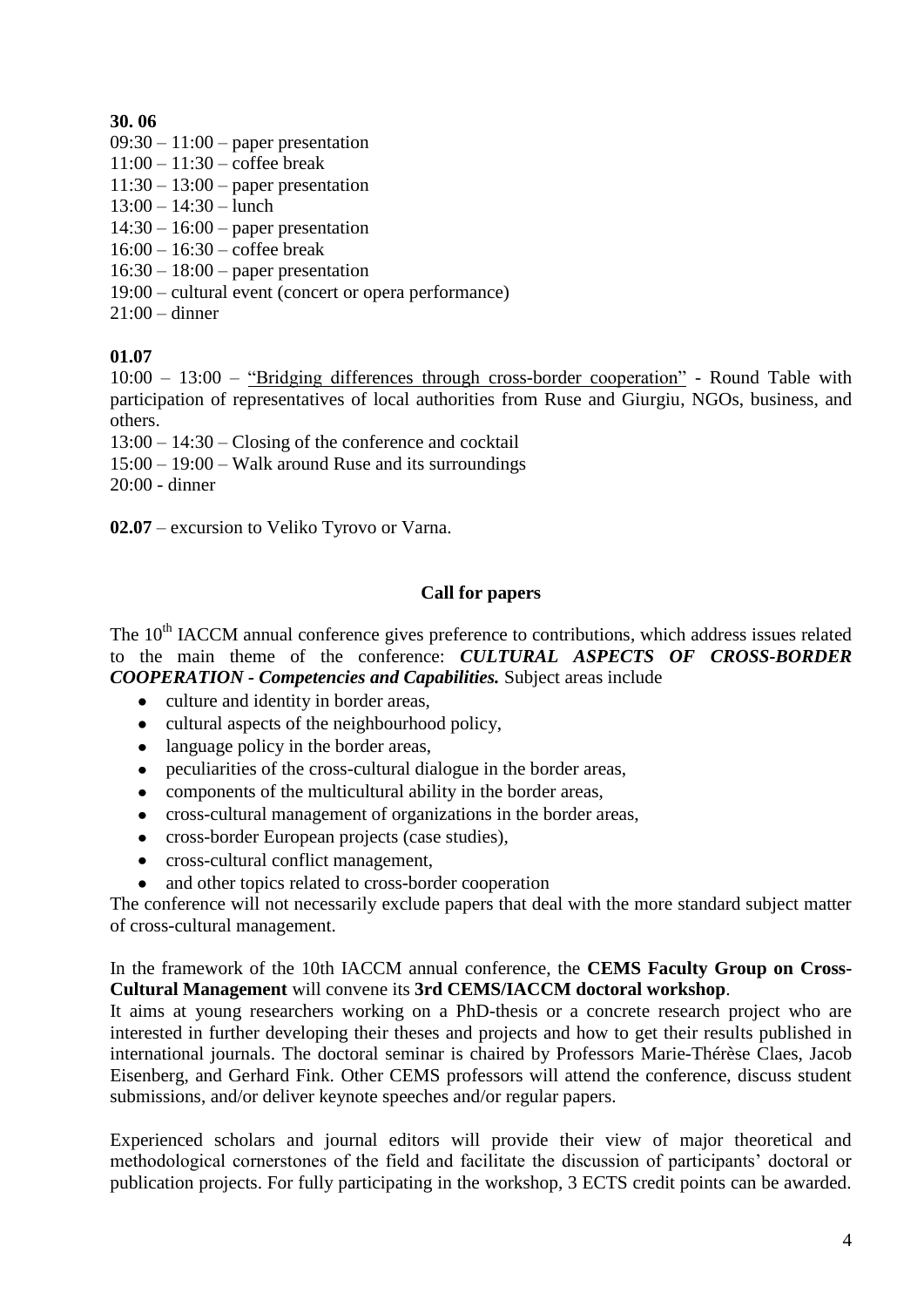During the conference, working group sessions with small groups of doctoral students will take place. Participants of the workshop can participate in main conference, too, and attend the keynote speeches and paper sessions.

#### **Submission for conference presentation**

- Paper abstracts (maximum 500 words) before March 15, 2011
- Full papers for accepted abstracts (8.000 words max) before May 15, 2011
- The review committee will consist of Assoc. Prof. Dr. Juliana Popova, H.A.Prof. Dr. Mimi Kornazheva, and H.A.Prof. Dr. Roumyana Petrova.
- Please send to your submission to **Juliana Popova** <jppopova@uni-ruse.bg> with an attachment readable by MS Word

# **Submission for the 3rd CEMS/IACCM doctoral workshop**

- Paper abstracts (maximum 500 words) before March 15, 2011
- Research Proposals, Posters or Full papers for accepted abstracts (8.000 words)
- $\bullet$  max) before May 15, 2011
- Submissions should be sent to **Marie-Thérèse Claes** <mtclaes@gmail.com> and **Gerhard Fink** iaccm.fink@gmail.com

# **Einreichungen zum IACCM 'German Track'**

- Abstract (max. 500 Wörter) bis 15. März 2011
- Vollständige Manuskripte, Forschungskonzepte oder Posters (max 8.000 Wörter) bis 15. Mai 2011
- Einreichungen bitte an **Sylvia Meierewert** <sylvia.meierewert@flensburgschool.de> senden.

# **Best paper awards**

There will be the IACCM 2011 student best paper award, which will be judged by a panel consisting of CEMS professors: Marie- Thérèse Claes, Jacob Eisenberg, and Gerhard Fink. The best conference paper award will be judged by a panel comprising Juliana Popova, Slawomir Magala and Wolfgang Mayrhofer.

# **Participation fee**

- $\bullet$   $\in$  275,- for regular participants
- $\bullet$   $\in$  220,- for members of IACCM (membership 2011 confirmed)
- $\bullet$   $\in$  100,- for Ph.D. students and master program students

The fee includes conference participation and dinner reception.

# **Support by the University of Ruse is gratefully acknowledged:**

conference halls with equipment (multimedia) free access to Internet (wi-fi access) conference materials